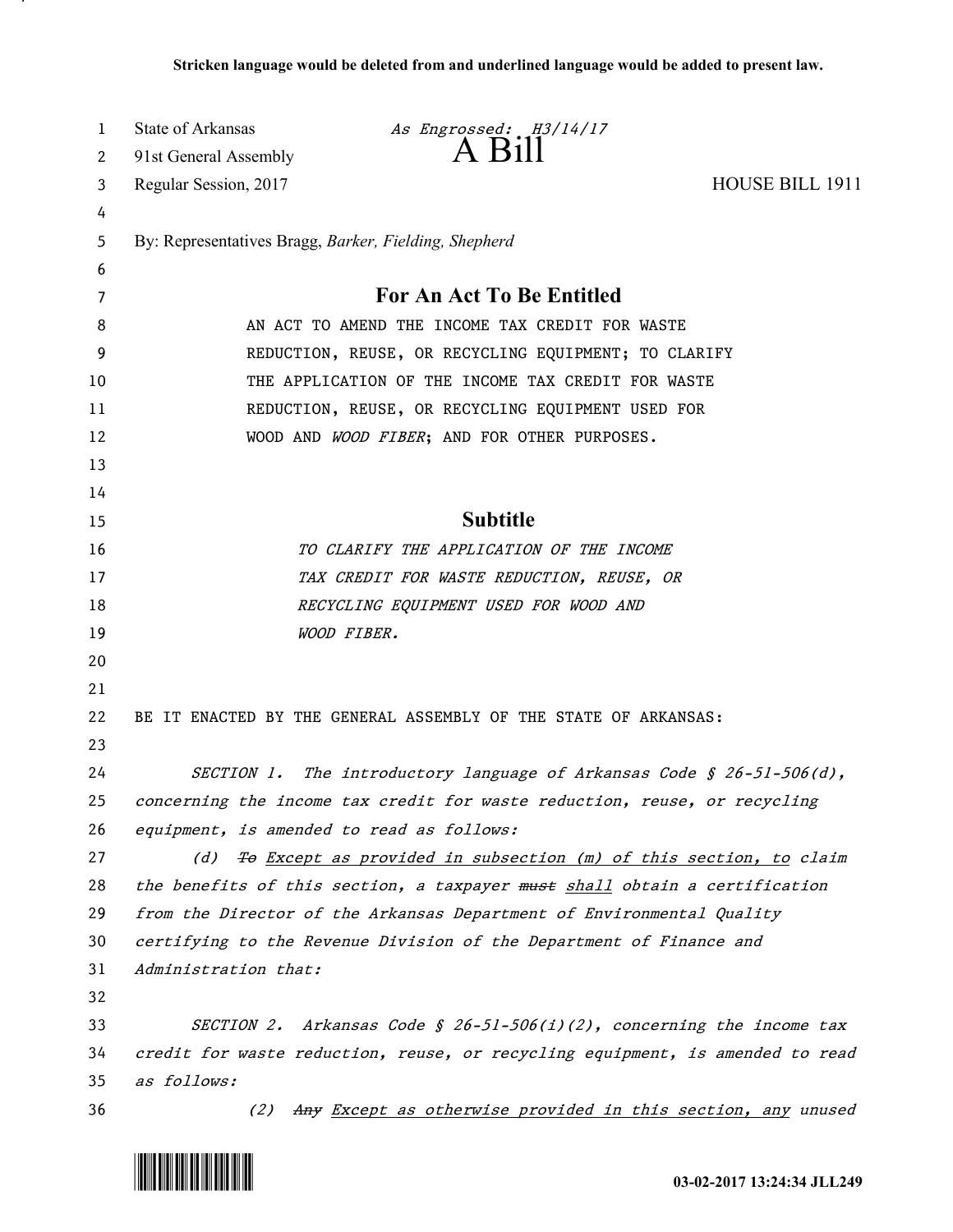| 1  | credit may be carried over for a maximum of three (3) consecutive years         |
|----|---------------------------------------------------------------------------------|
| 2  | following the taxable year in which the credit originated.                      |
| 3  |                                                                                 |
| 4  | SECTION 3. Arkansas Code § 26-51-506(1), concerning the income tax              |
| 5  | credit for waste reduction, reuse, or recycling equipment, is amended to read   |
| 6  | as follows:                                                                     |
| 7  | (1) Any A person or legal entity aggrieved by a decision of the                 |
| 8  | director under subsection (d) or subsection (m) of this section or              |
| 9  | subdivision $(f)(1)(B)$ of this section may appeal to the Arkansas Pollution    |
| 10 | Control and Ecology Commission through administrative procedures adopted by     |
| 11 | the eommission Arkansas Pollution Control and Ecology Commission and to the     |
| 12 | courts in the manner provided in $\S$ 8-4-222 - 8-4-229 8-4-233.                |
| 13 |                                                                                 |
| 14 | SECTION 4. Arkansas Code § 26-51-506, concerning the income tax credit          |
| 15 | for waste reduction, reuse, or recycling equipment, is amended to add an        |
| 16 | additional subsection to read as follows:                                       |
| 17 | $(m)(1)$ A taxpayer qualifies for the income tax credit provided for in         |
| 18 | $subdivision (c)(1)$ of this section if the taxpayer is engaged in the business |
| 19 | of reducing, reusing, or recycling wood or wood fiber that is diverted from     |
| 20 | becoming solid waste for commercial purposes, whether or not for profit.        |
| 21 | To claim the benefits of this section, a taxpayer qualifying<br>(2)             |
| 22 | under this subsection shall obtain a certification from the Director of the     |
| 23 | Arkansas Department of Environmental Quality certifying to the Revenue          |
| 24 | Division of the Department of Finance and Administration that:                  |
| 25 | (A) The taxpayer is engaged in the business of reducing,                        |
| 26 | reusing, or recycling wood or wood fiber that is diverted from becoming solid   |
| 27 | waste;                                                                          |
| 28 | The taxpayer has made or, upon completion of the<br>(B)                         |
| 29 | construction of the taxpayer's facilities, will have made a capital             |
| 30 | investment in the state in excess of seventy-five million dollars               |
| 31 | $(375,000,000)$ for facilities to be used for reducing, reusing, or recycling   |
| 32 | wood or wood fiber;                                                             |
| 33 | The machinery or equipment purchased for the facility<br>(C)                    |
| 34 | is waste reduction, reuse, or recycling equipment; and                          |
| 35 | The machinery or equipment purchased for the facility<br>(D)                    |
| 36 | has a production capability to prevent at least twenty-five thousand (25,000)   |

2 03-02-2017 13:24:34 JLL249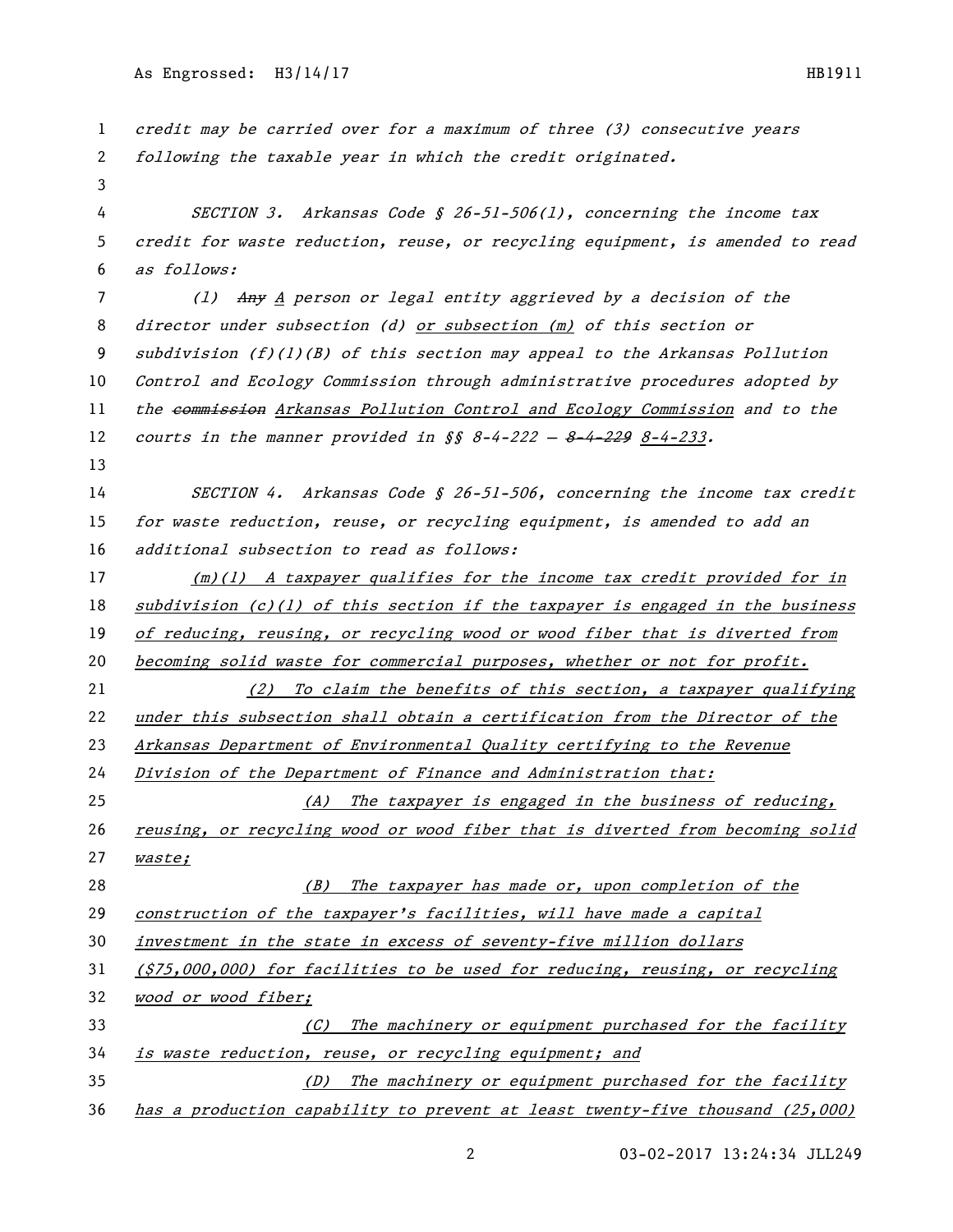As Engrossed: H3/14/17 HB1911

| 1  | tons of wood or wood fiber from becoming solid waste annually.                |
|----|-------------------------------------------------------------------------------|
| 2  | (3) A taxpayer that obtains a certification under this                        |
| 3  | subsection is not subject to subdivision (c)(2) of this section, subsection   |
| 4  | (d) of this section, or subdivision $(i)(2)$ of this section.                 |
| 5  | (4) A taxpayer that qualifies for a tax credit under this                     |
| 6  | subsection may claim the tax credit allowed under this section by requesting  |
| 7  | certification within eighteen (18) months of the completion of the            |
| 8  | construction of the taxpayer's facilities.                                    |
| 9  | $(5)(A)$ A taxpayer that has made or, upon completion of the                  |
| 10 | construction of the taxpayer's facilities, will have made a capital           |
| 11 | investment in the state in excess of two hundred million dollars              |
| 12 | (\$200,000,000) may sell or transfer for value the tax credits allowed under  |
| 13 | this section if a public retirement system of the State of Arkansas is an     |
| 14 | equity investor that owns at least twenty percent (20%) of the taxpayer's     |
| 15 | facilities that will be used for reducing, reusing, or recycling wood or wood |
| 16 | fiber.                                                                        |
| 17 | $(B)(i)$ The total amount of tax credits that are sold or                     |
| 18 | transferred under this subsection that may be claimed against the tax imposed |
| 19 | under this chapter in a tax year for any taxpayer is limited to the total     |
| 20 | amount of state general revenue generated directly or indirectly from the     |
| 21 | taxpayer's facilities that will be used for reducing, reusing, or recycling   |
| 22 | wood or wood fiber during the previous tax year.                              |
| 23 | (ii)(a) The amount of taxes generated from the                                |
| 24 | taxpayer's facilities that will be used for reducing, reusing, or recycling   |
| 25 | wood or wood fiber shall be certified by the Department of Finance and        |
| 26 | Administration at the end of each tax year upon application of the taxpayer   |
| 27 | under the rules promulgated by the division.                                  |
| 28 | (b) As part of the certification process                                      |
| 29 | required under subdivision $(m)(5)(B)(ii)(a)$ of this section, the Department |
| 30 | of Finance and Administration shall obtain from the Arkansas Economic         |
| 31 | Development Commission the IMPLAN report created using the taxpayer's data    |
| 32 | for the tax year for which certification is being sought.                     |
| 33 | (6) The total maximum amount of tax credits allowed under this                |
| 34 | subsection, including any transferred credits, that may be claimed in a tax   |
| 35 | year shall not exceed eight million dollars (\$8,000,000).                    |
| 36 | (7) Any unused tax credit that cannot be claimed by a taxpayer                |

03-02-2017 13:24:34 JLL249